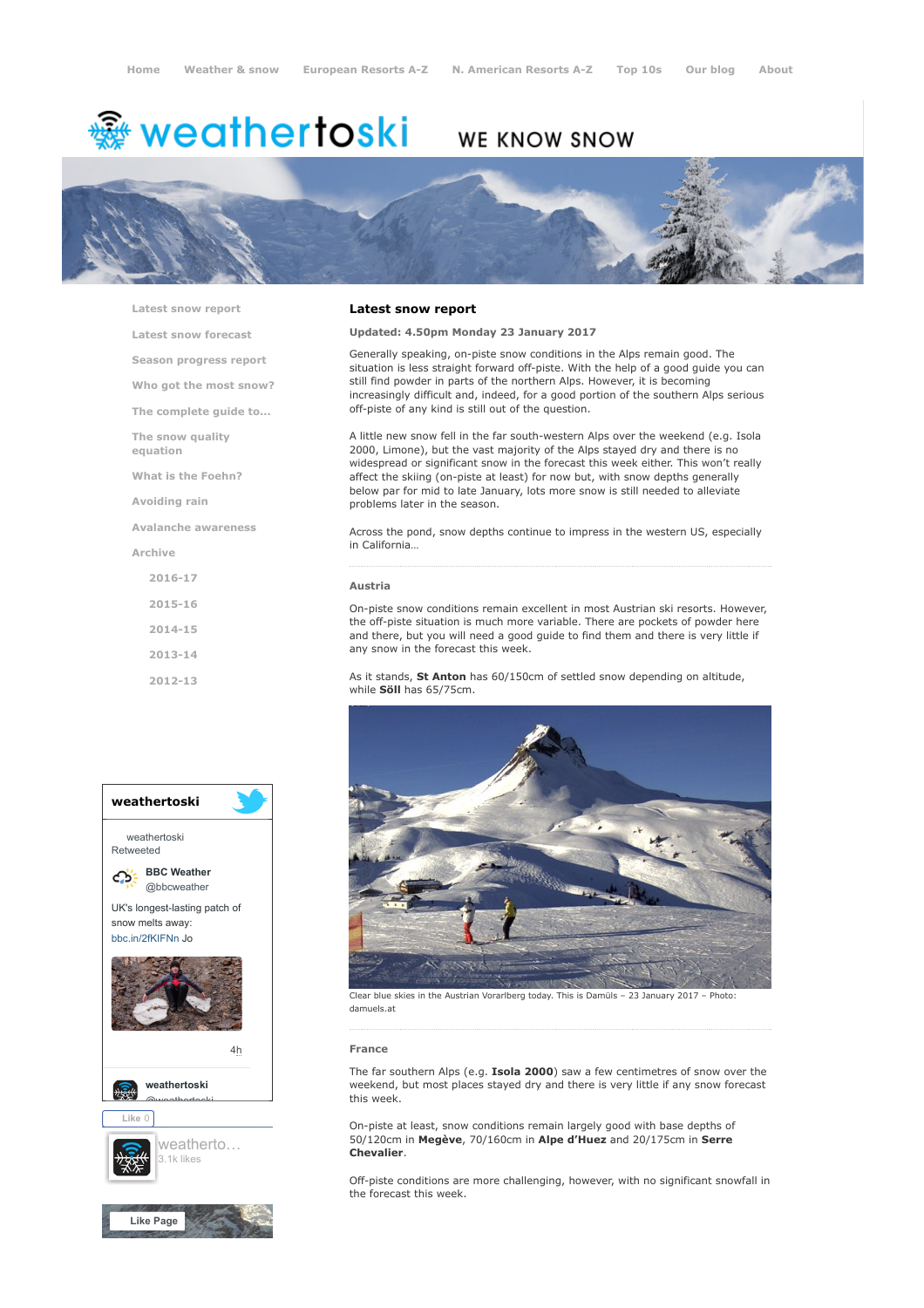Follow me on: **Luitt** 

[Tweet](https://twitter.com/intent/tweet?original_referer=https%3A%2F%2Fwww.weathertoski.co.uk%2Fweather-snow%2Farchive%2Fsnow-report-23-01-2017%2F&ref_src=twsrc%5Etfw&text=Weather%20to%20ski%20-%20Snow%20report%20-%2023%20January%202017&tw_p=tweetbutton&url=https%3A%2F%2Fwww.weathertoski.co.uk%2Fweather-snow%2Farchive%2Fsnow-report-23-01-2017%2F)

Tweet this page





# Contact us...

Got a burning question about weather or snow conditions in the Alps? [Contact us](https://www.weathertoski.co.uk/about-1/contact-us/) and we'll do our best to answer it...

E: [info@weathertoski.co.uk](mailto:fraser@weathertoski.co.uk)

T: +44 (0)20 3151 3154



Good piste skiing in the Les Sybelles region in France – 23 January 2017 – Photo: lessybelles.com

#### Italy

Most Italian ski resorts haven't seen any significant snowfall for quite some time. That said, recent low temperatures mean that on-piste conditions remain good, especially at altitude in the west where the natural snow cover is also at its deepest. Cervinia has base depths of 35/115cm, while La Thuile has 30/150cm.

Further east, ski resorts are much more reliant on artificial snow, but there are still over 1000km of pistes open in the Super Dolomiti ski area (e.g. Val Gardena, Alta Badia), despite very modest upper bases of 20-30cm.



Some high cloud but still fine today in the Monte Rosa region – 23 January 2017 – Photo: monterosa-ski.com

#### Switzerland

On-piste snow conditions in Switzerland are generally good, even if snow depths remain relatively modest in most Swiss resorts. Base depths are currently 30/80cm in Davos, 30/45cm in Wengen and 5/120cm in Zermatt.

Good off-piste opportunities are more difficult to find but still possible with some effort (and a good guide) in the high northern Swiss resorts, such as **Engelberg** (35/95cm). However, there is very little if any snow in the forecast this week.



View across the slopes of Laax this afternoon – 23 January 2017 – Photo: laax.com

Rest of Europe